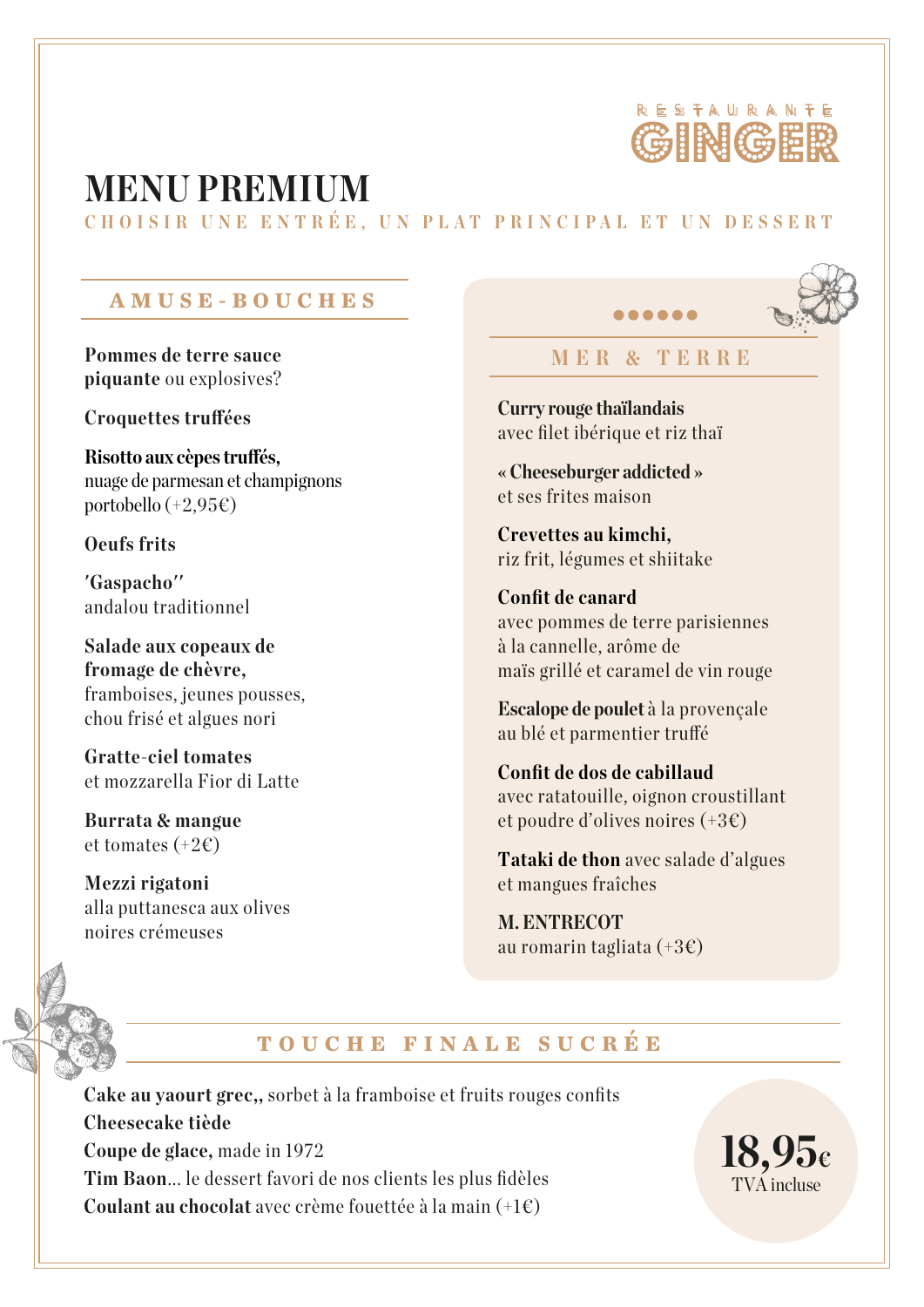

# **PREMIUM MENU**

**1 S T A R T ER, 1 MAIN C O U R SE AND 1 DESSE R T** 

### **STARTERS**

**Spicy potatoes…** or explosive?

**Truffle croquettes** 

**Trued porcini risotto,** with Parmesan cloud and portobello mushrooms  $(+2.95)$ 

**Fried eggs on chips**

**Traditional andalusian** ''gazpacho''

**Salad with goat-cheese shavings, raspberries,** sprouts, kale and nori

**Tomato & mozzarell** skyscraper fior di latte

**Burrata & mango** and tomatoes  $(+2\epsilon)$ 

**Mezzi rigatoni** alla puttanesca with creamy black olives

## **SEA & LAND**

*<u>AAAA</u>* 

**Thai red curry** with Iberian pork

**Cheeseburger Ginger style** with housemade chips

**Jumbo shrimp with kimchi,** fried rice, vegetables and shiitake

**Duck confit** with cinnamon scented Parisienne potatoes, toasted corn aroma and red wine caramel

**Chicken paillard** Provençal with asparagus and truffle parmentier

**Cod loin confit** with samfaina, crispy onion and black olive powder  $(+3)$ 

**Tuna tataki with fresh seaweed salad and fresh mango (+3€)**

**MR. ENTRECOT** in rosemary tagliata  $(+3 \epsilon)$ 

#### **SWEET FINISH**

**Greek yoghurt sponge,,** raspberry sorbet and confit red berries **Warm cheesecake Catalan cream Ice cream verrine,** made in 1972 **Tim Baon**... a favourite of our most loyal diners **Chocolate coulant** with hand-whipped cream  $(+1)$